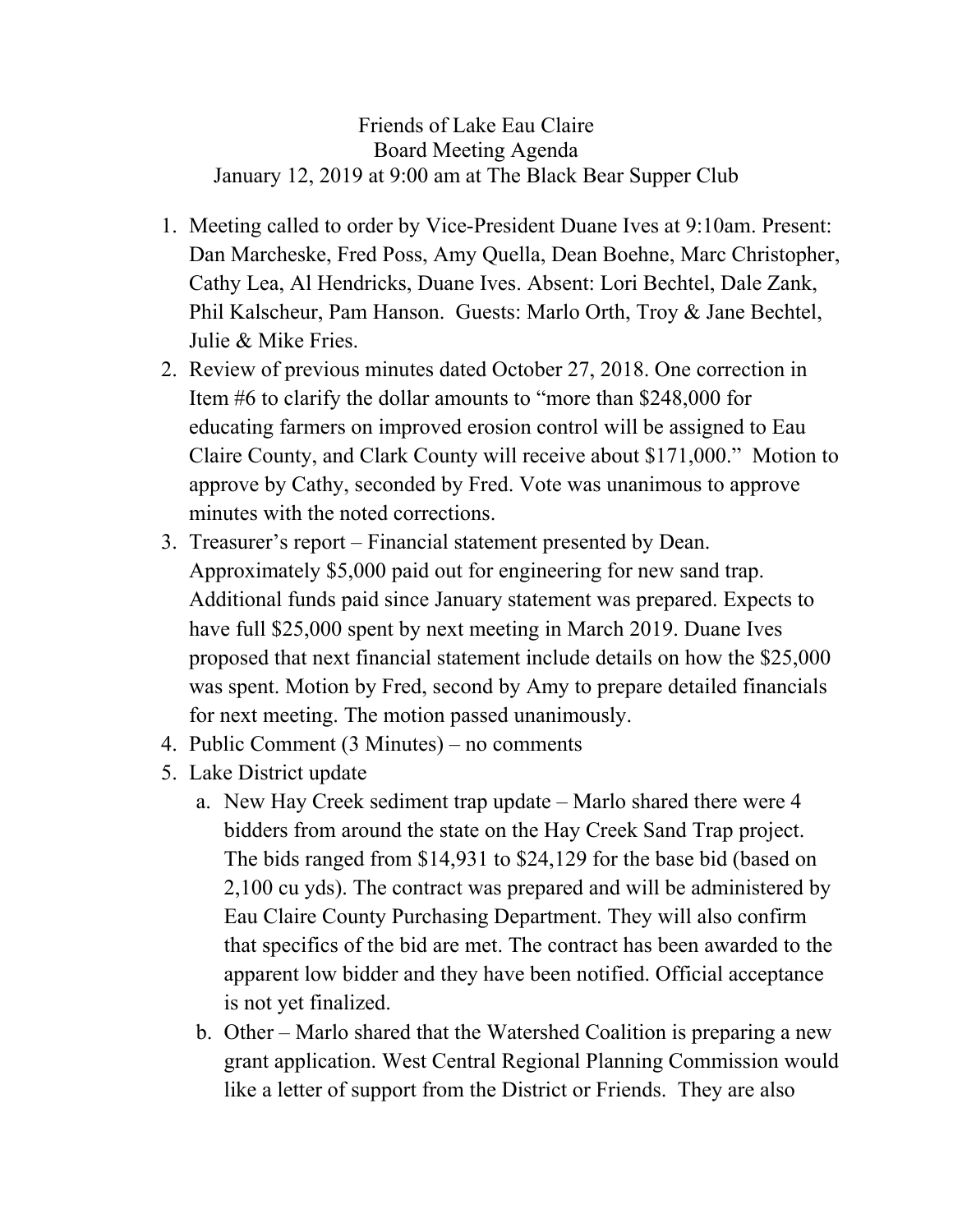asking for \$500.00 from each of the three Districts (for a total of \$1,500.00) for the application. Motion to give \$500.00 for the Application fee from the Friends and to author a joint letter of support from the Friends and the District is made by Dean and seconded by Al. Motion passed unanimously. Marlo to work with Lori to craft the letter.

- 6. 2019 Fundraiser updates/planning
	- a. Calendar raffle Duane updated Board that 2,000 calendars are available to sell at \$10.00 each. The raffle will take place in July 2019. Each weekday will have a single \$100.00 winner, each weekend day will have two  $$100.00$  winners, and July  $4<sup>th</sup>$  will have five \$100.00 winners. Winners from each day will continue to have a chance to win for the whole month. Winners will be notified by mail and will receive a check in the mail. Drawings will be held daily at the Woodland. Calendars will be available for sale immediately and all board members and members are encouraged to check out calendars to sell. Lori will keep a log. Amy offered to assist Lori with the details of this raffle.
	- b. Triathlon Duane shared that past Chairs of this event have stepped down. In order to have this event in 2019, a new committee will need to form. If no volunteers emerge by February 14, then the event will be cancelled. A discussion ensued regarding alternative events, including a possible summer fishing content or a brewery and music festival in place of the triathlon. Additional ideas included notifying Beaver Creek Reserve that we are looking for new partners and to make the event more of an official triathlon. Amy offered to contact Beaver Creek Reserve to share this idea. Cathy suggested we cancel and focus on our current fundraisers for this year. Duane asked that ideas and a rough draft business case (effort, costs, income, etc) be brought to next meeting for final decision.
	- c. Gun raffles Duane asked for any objections to this fundraiser continuing for 2019. Gun sales are steady and improved with higher value guns. No objections noted.
- 7. Bridge Creek Township zoning/election Results of Caucus were shared by Fred. All incumbents have a challenger this election cycle, with a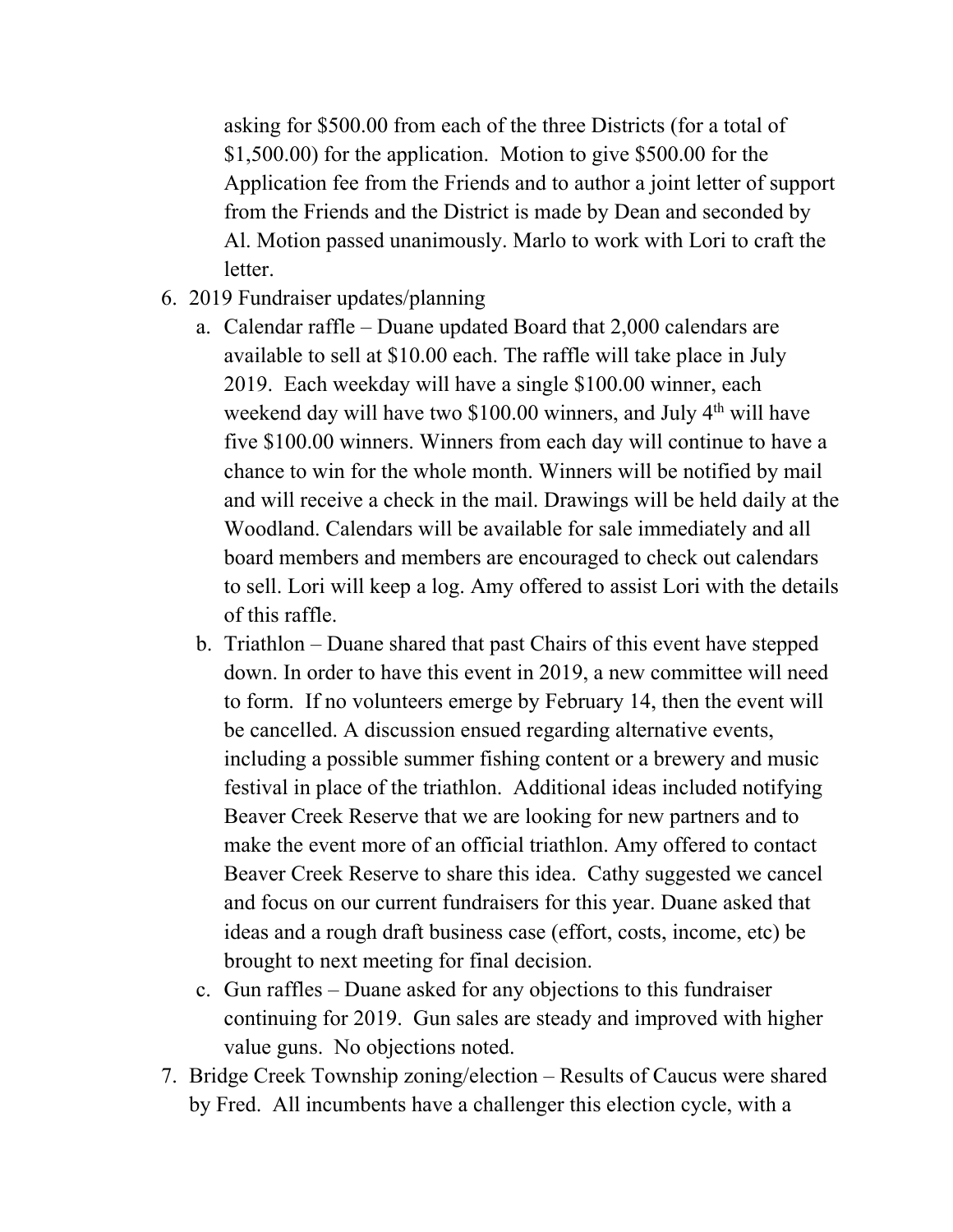runoff forced for Board Chairman between Bruce Logterman, Ricky Strauch, and Jeff Gerike. The slate of candidates includes: Patrick Bethke (I) and Terry Rouleau, Bruce Logterman (I) and Steve Gerike, and Board Chairman Jeff Gerike (I) and Ricky Strauch. Fred offered to write a newsletter article highlighting some of the important election issues for this cycle, especially those surrounding possible zoning for the Township. Duane suggested that all candidates be invited to address the board and members of the public at the March meeting and will issue an invitation.

- 8. Wisconsin Lakes membership renewal Dean recommended we renew membership at \$2.50/member in this association. Motion by Dean to renew, seconded by Cathy. The motion passed unanimously.
- 9. 2019 Sponsor program tabled until March 2019 meeting
- 10. Annual Holiday Party Duane and Cathy shared highlights. There are 55 RSVP's, which is about the same as last year. There will be a credit card chip reader available this year, with a form that members/guests can fill out to select donations, membership and dues. Jane Bechtel will bring an iPad to use. Set up is planned for 4:30. The Carlson's donated a case of wine and the Board will supply baskets to raffle. This year's charities include the Augusta Food Pantry and The Augusta School District Good Neighbor Fund. The Board will provide a brief update of activities after the meal. Cathy will deliver the checks and food pantry items to the respective groups and prepare a newsletter article with pictures.
- 11.Other business:
	- a. Ice Fisheree and volunteers Dan gave a brief update on the plan and prizes. Event planned for Saturday 2/2/2019 and is selling 500 holes. The Fisheree will donate a Vexlar for the Friends to raffle during the event. There will also be a 50/50 raffle. Fred asked for about 12 volunteers and will recruit at the Holiday Party. The Friends will use their new tent for the event. The Thunder Roads Care Club will serve concessions.
	- b. Land contract payment due date Dean shared that final balloon payment on land contract is due in February. Motion for \$8,925 final payment is made by Fred, seconded by Marc. Vote is unanimous with Al abstaining.